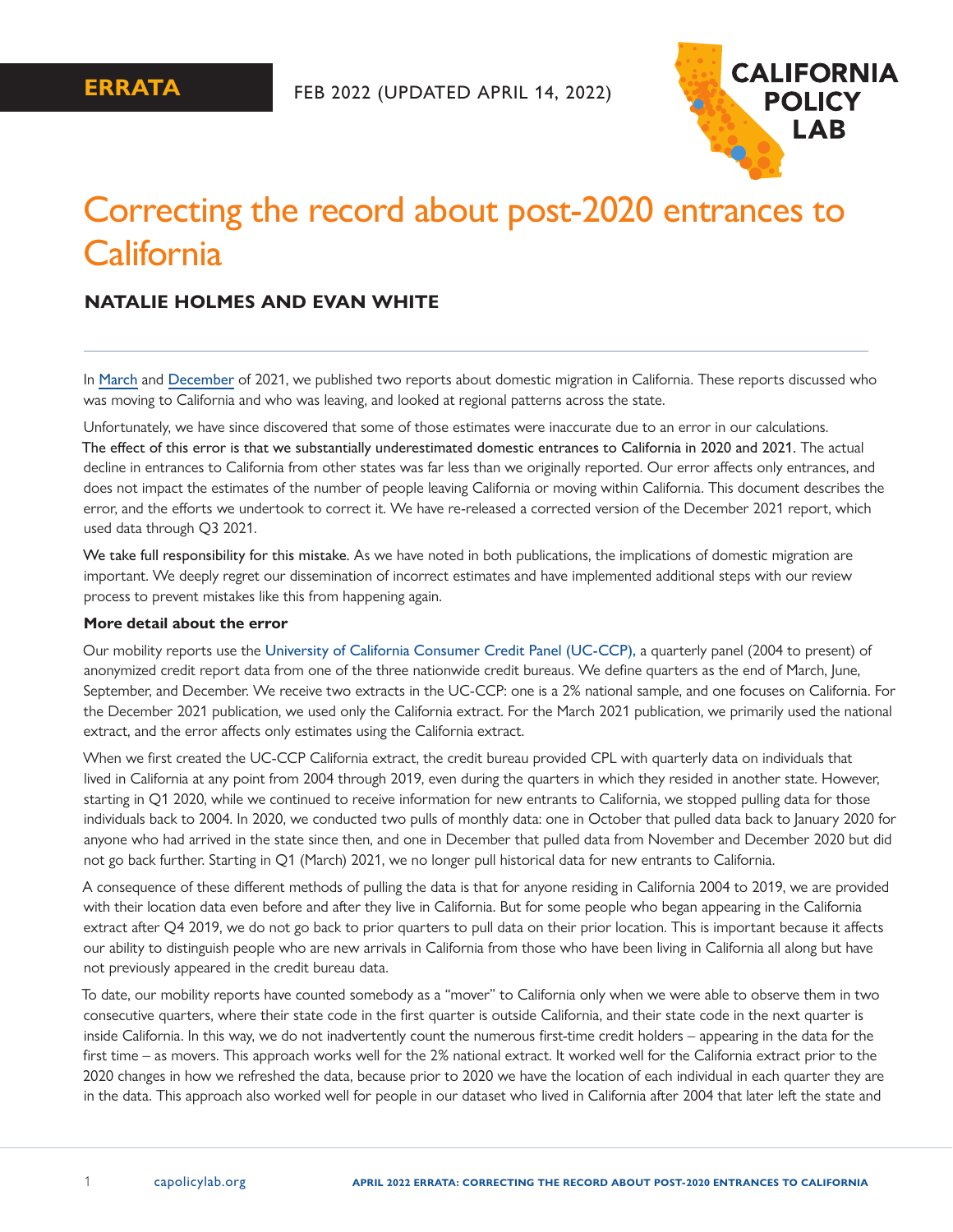subsequently returned, because we receive data on these individuals after they leave California, and thus were able to observe their intermediate location before they moved back to California. It also worked well for some new entrants to California in 2020, because we pulled prior locations during some months of that year.

However, this approach incorrectly excluded many people who never lived in California during the 2004-19 period, and who moved to California after Q4 2019. For most of those people, the first observation we saw was their first quarter in California, and because we did not observe their location in the prior quarter, we did not count them as a mover. Although we were aware of the complexity of the data design, we did not appreciate its impact on our estimates of moves into California in 2020 and 2021. As a result, we underestimated the number of people who moved into California after Q4 2019.

#### **How we fixed the error**

We began our correction by using the national extract, which was unaffected by the sampling issue mentioned above. For anyone who appears in the national extract in any quarter, including 2020 and 2021, we see all available quarterly credit records since 2004. This enables us to clearly distinguish California entrants from first-time credit holders in the national extract. Though that extract is only 2% of credit holders, it gave us a good idea of the magnitude of our error and also confirmed that our estimates of exits, within-California moves, and move destinations were not affected. However, the 2% national extract does not have sufficient sample size to support region- and county-level estimates, so we could not rely on it alone.

Fixing our estimates of the number of entrances to California in the California extract was more involved. For periods in which we did not receive information on prior location, we needed to classify new arrivals in our sample either as movers to California or as new entrants to the credit system. Luckily, some characteristics of those two groups are starkly different. For example, movers usually had a longer credit history than new entrants to the credit system, and the origination dates on their accounts were usually further in the past. Age and credit score were also different between the two groups, because new credit-system entrants are often young and have thin credit files that result in lower credit scores.

For quarters in which we did not observe the prior locations of new individuals, our solution was to classify such people as a mover or as a new entrant to the credit system using a logit prediction model. We developed the model using the 2020-21 national data, where we could see if a person was either a mover or a new entrant to the credit system. We used variables that proved especially predictive: age, credit score, number of both total and open tradelines, oldest account (in years) among both all and open tradelines, and longest grid of payment history for both all and open tradelines. We also used indicators based on those variables: >1 tradeline, >1 open tradeline, >3 months of payment history across all tradelines, >3 months of payment history across open tradelines, >1 year account age across all tradelines, >1 year account age across open tradelines, each quarter-year, and age squared. Finally, because approximately one-third of individuals did not have any open tradelines in their first post-2020 appearance in California, we included an indicator for >0 open tradelines, as well as its interaction with the six total tradeline-based variables.

To get a sense of how well our model performed, we checked it against the national sample, where we definitively know if a person was a mover or a person appearing in the credit system for the first time. We found that the model correctly classified people as a mover or a new entrant 95% of the time. We then applied the model to data in the California extract from Q1 2020, Q4 2020, and Q1-Q4 2021, the quarters affected by the change in definitions (and we will continue to apply it in the future as new quarters of data arrive). We weighted observations in these data based on their predicted probabilities of being movers, and tabulated results using those weights. We can assess the performance of our method by examining Q2 and Q3 of 2020, for which we can distinguish movers from new credit files in the California data. The number of California arrivals indicated by our method differs from that indicated by counting movers directly by just 1.2% in Q2 2020 and 1.7% in Q3 2020.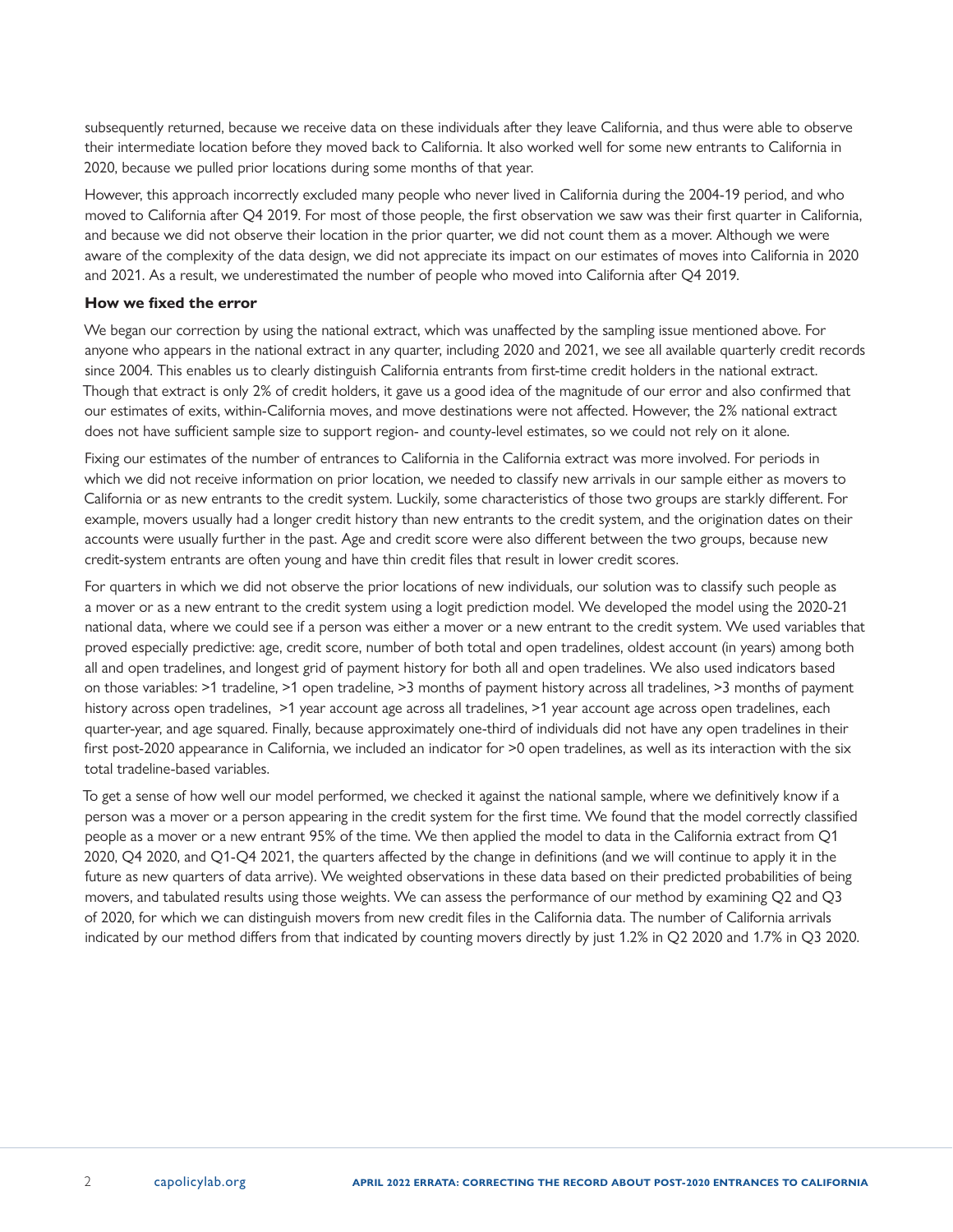## **The corrections**

On April 14, 2022, we released an updated version of the [December 2021 report](https://www.capolicylab.org/pandemic-patterns-california-is-seeing-fewer-entrances-and-more-exits-april-2022-update/). Many of the key results regarding moves into California (entrances) are significantly different from what we initially reported. A summary of the major changes is described in the table below.

# TABLE 1: Corrections of Key Entrance Measurements

| <b>ESTIMATE</b><br>(Q1 2020 TO Q3 2021)                                                                                                | <b>INCORRECT</b><br><b>ESTIMATE</b><br>IN DEC. 2021 BRIEF      | <b>CORRECTED ESTIMATE</b><br>IN UPDATED<br><b>APRIL 2022 BRIEF</b> |
|----------------------------------------------------------------------------------------------------------------------------------------|----------------------------------------------------------------|--------------------------------------------------------------------|
| Moves into California, from other states.                                                                                              | 38% Decrease                                                   | 8% Decrease                                                        |
| Number of entrances, Q3, 2021                                                                                                          | 104,722                                                        | 172,543                                                            |
| Economic regions experiencing declines in<br>entrances                                                                                 | All regions saw declines,<br>ranging from -45% to -26%         | Regions saw changes ranging<br>from $-17\%$ to $+1\%$              |
| Number of California counties experiencing a<br>decline in entrances from other states                                                 | All California counties saw<br>declines                        | 40 out of 58 counties saw<br>declines                              |
| Decline in out-of-state entrances to San Francisco,<br>Santa Clara, and San Mateo Counties                                             | San Francisco (-53%)<br>Santa Clara (-52%)<br>San Mateo (-48%) | San Francisco (-27%)<br>Santa Clara (-20%)<br>San Mateo (-19%)     |
| State-wide net exits in Q1 2020<br>(Net exits are defined as the number of entrances<br>from other states minus exits to other states) | 60,000                                                         | 41,000                                                             |
| State-wide net exits in Q3 2021                                                                                                        | 150,000                                                        | 83,000                                                             |